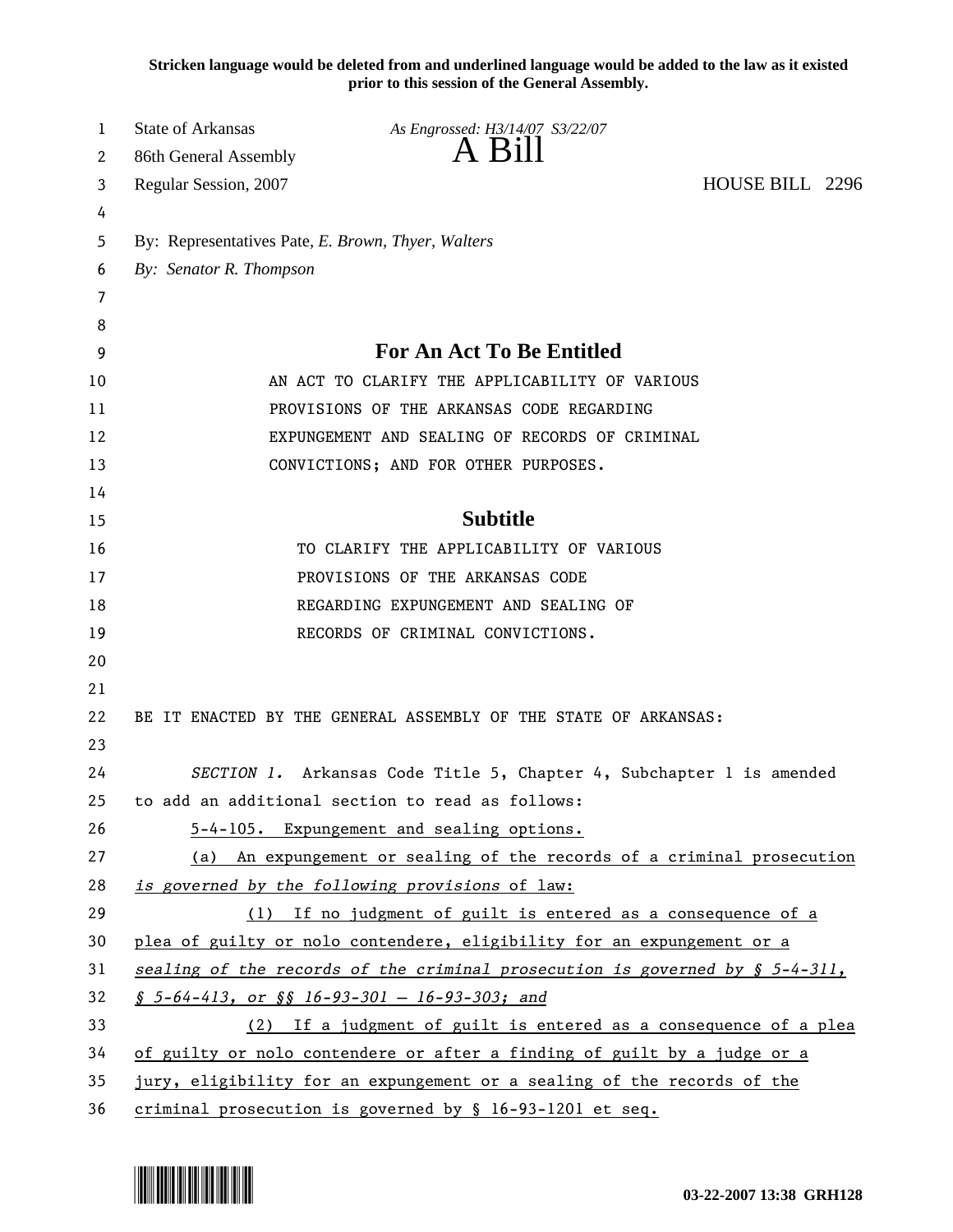**As Engrossed: H3/14/07 S3/22/07 HB2296** 

| $\mathbf{1}$ | Eligibility for an expungement or a sealing of the records of a<br>(b)        |  |  |
|--------------|-------------------------------------------------------------------------------|--|--|
| $\mathbf{2}$ | criminal prosecution that was terminated by an acquittal, dismissal, or nolle |  |  |
| $\mathbf{3}$ | prosequi is governed by § 16-90-906.                                          |  |  |
| 4            | The procedure for an expungement or a sealing of the records of a<br>(c)      |  |  |
| 5            | criminal prosecution is governed by § 16-90-901 et seq.                       |  |  |
| 6            |                                                                               |  |  |
| 7            | SECTION 2. Arkansas Code § 16-93-303 is amended to read as follows:           |  |  |
| 8            | 16-93-303. Procedure.                                                         |  |  |
| 9            | $(a)(1)(A)(i)$ Whenever an accused enters a plea of guilty or nolo            |  |  |
| 10           | contendere prior to an adjudication of guilt, the judge of the circuit or     |  |  |
| 11           | district court, in the case of a defendant who has not been previously        |  |  |
| 12           | convicted of a felony, without making a finding of guilt or entering a        |  |  |
| 13           | judgment of guilt and with the consent of the defendant may defer further     |  |  |
| 14           | proceedings and place the defendant on probation for a period of not less     |  |  |
| 15           | than one (1) year, under such terms and conditions as may be set by the       |  |  |
| 16           | court.                                                                        |  |  |
| 17           | (ii) A sentence of a fine not exceeding three                                 |  |  |
| 18           | thousand five hundred dollars $(33,500)$ or an assessment of court costs      |  |  |
| 19           | against a defendant does not negate the benefits provided by this section or  |  |  |
| 20           | cause the probation placed on the defendant under this section to constitute  |  |  |
| 21           | a conviction except under subsections (c), (d), and (e) of this section.      |  |  |
| 22           | However, no person who is found guilty of or pleads<br>(B)                    |  |  |
| 23           | guilty or nolo contendere to a sexual offense as defined by § 5-14-101 et     |  |  |
| 24           | seq. and §§ 5-26-202, 5-27-602, 5-27-603, and 5-27-605 in which the victim    |  |  |
| 25           | was under eighteen (18) years of age shall be eligible for expungement of the |  |  |
| 26           | record under this subchapter.                                                 |  |  |
| 27           | (2) Upon violation of a term or condition, the court may enter                |  |  |
| 28           | an adjudication of guilt and proceed as otherwise provided.                   |  |  |
| 29           | Nothing in this subsection shall require or compel any court<br>(3)           |  |  |
| 30           | of this state to establish first offender procedures as provided in §§ 16-93- |  |  |
| 31           | 301 - 16-93-303, nor shall any defendant be availed the benefit of §§ 16-93-  |  |  |
| 32           | 301 - 16-93-303 as a matter of right.                                         |  |  |
| 33           | Upon fulfillment of the terms and conditions of probation or upon<br>(b)      |  |  |
| 34           | release by the court prior to the termination period thereof, the defendant   |  |  |
| 35           | shall be discharged without court adjudication of guilt, whereupon the court  |  |  |
| 36           | shall enter an appropriate order which shall effectively dismiss the case,    |  |  |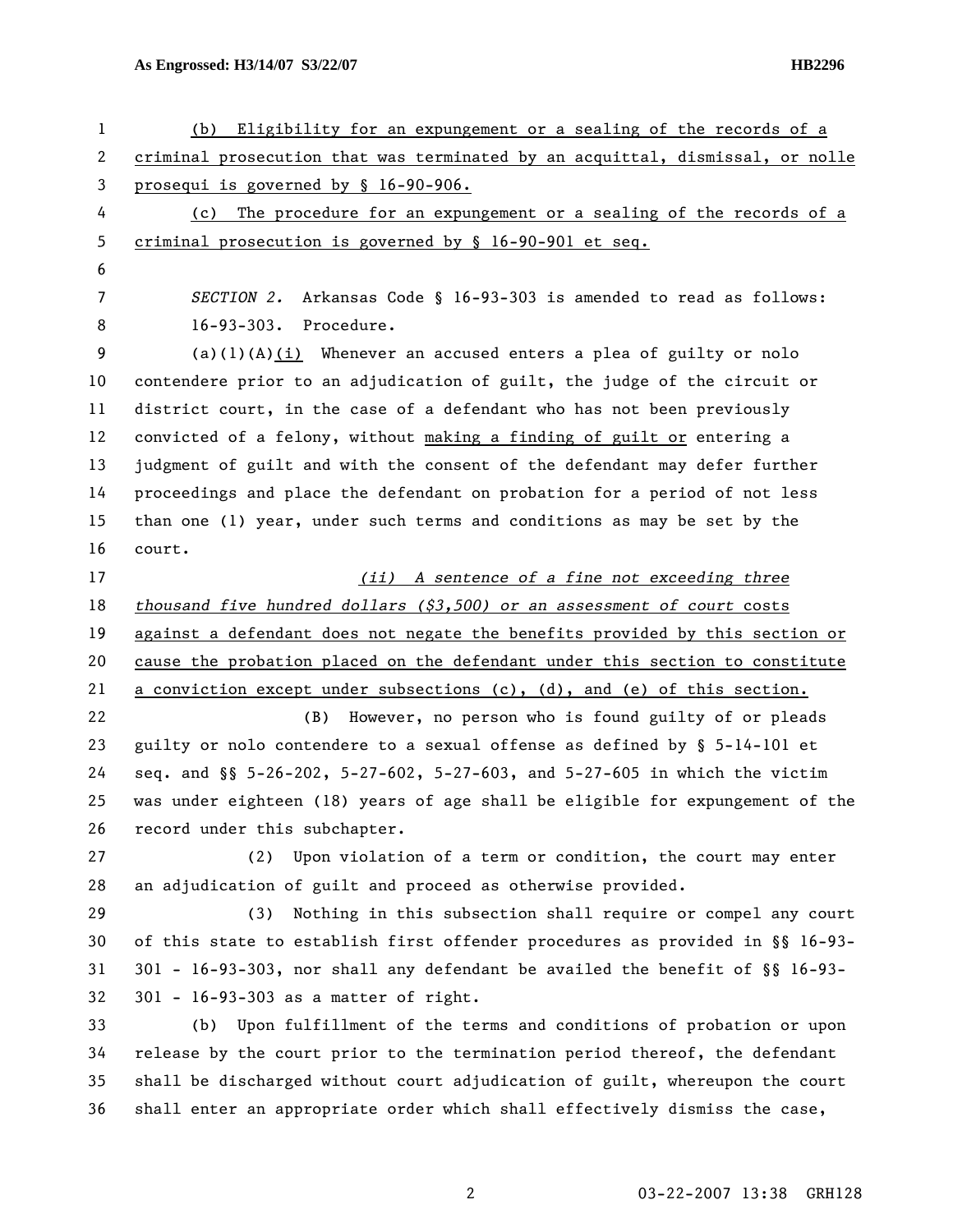## **As Engrossed: H3/14/07 S3/22/07 HB2296**

| $\mathbf{1}$ | discharge the defendant, and expunge the record, if consistent with the       |  |  |
|--------------|-------------------------------------------------------------------------------|--|--|
| 2            | procedures established in § 16-90-901 et seq.                                 |  |  |
| 3            | (c) During the period of probation described in subdivision                   |  |  |
| 4            | $(a)(1)(A)(i)$ of this section, a defendant is considered as not having a     |  |  |
| 5            | felony conviction except for:                                                 |  |  |
| 6            | (1) Application of any law prohibiting possession of a firearm                |  |  |
| 7            | by certain persons;                                                           |  |  |
| 8            | A determination of habitual offender status;<br>(2)                           |  |  |
| 9            | A determination of criminal history;<br>(3)                                   |  |  |
| 10           | A determination of criminal history scores;<br>(4)                            |  |  |
| 11           | (5) Sentencing; and                                                           |  |  |
| 12           | A purpose of impeachment as a witness under Rule 609 of the<br>(6)            |  |  |
| 13           | Arkansas Rules of Evidence.                                                   |  |  |
| 14           | After successful completion of probation placed on the defendant<br>(d)       |  |  |
| 15           | under this section, a defendant is considered as not having a felony          |  |  |
| 16           | conviction except for:                                                        |  |  |
| 17           | A determination of habitual offender status;<br>(1)                           |  |  |
| 18           | A determination of criminal history;<br>(2)                                   |  |  |
| 19           | A determination of criminal history scores;<br>(3)                            |  |  |
| 20           | (4)<br>Sentencing; and                                                        |  |  |
| 21           | A purpose of impeachment as a witness under Rule 609 of the<br>(5)            |  |  |
| 22           | Arkansas Rules of Evidence.                                                   |  |  |
| 23           | The eligibility to possess a firearm of a person whose record has<br>(e)      |  |  |
| 24           | been expunged and sealed under this subchapter and § 16-90-901 et seq. is     |  |  |
| 25           | governed by $$ 5-73-103.$                                                     |  |  |
| 26           |                                                                               |  |  |
| 27           | SECTION 3. Arkansas Code § 16-93-1202(10), concerning the definition          |  |  |
| 28           | of target group, is amended to read as follows:                               |  |  |
| 29           | (10)(A)(i) "Target group" means a group of offenders and                      |  |  |
| 30           | offenses determined to be, but not limited to, theft, theft by receiving, hot |  |  |
| 31           | checks, residential burglary, commercial burglary, failure to appear,         |  |  |
| 32           | fraudulent use of credit cards, criminal mischief, breaking or entering, drug |  |  |
| 33           | paraphernalia, driving while intoxicated, fourth or subsequent offense, all   |  |  |
| 34           | other Class C or Class D felonies which are not either violent or sexual and  |  |  |
| 35           | which meet the eligibility criteria determined by the General Assembly to     |  |  |
| 36           | have significant impact on the use of correctional resources, Class A and     |  |  |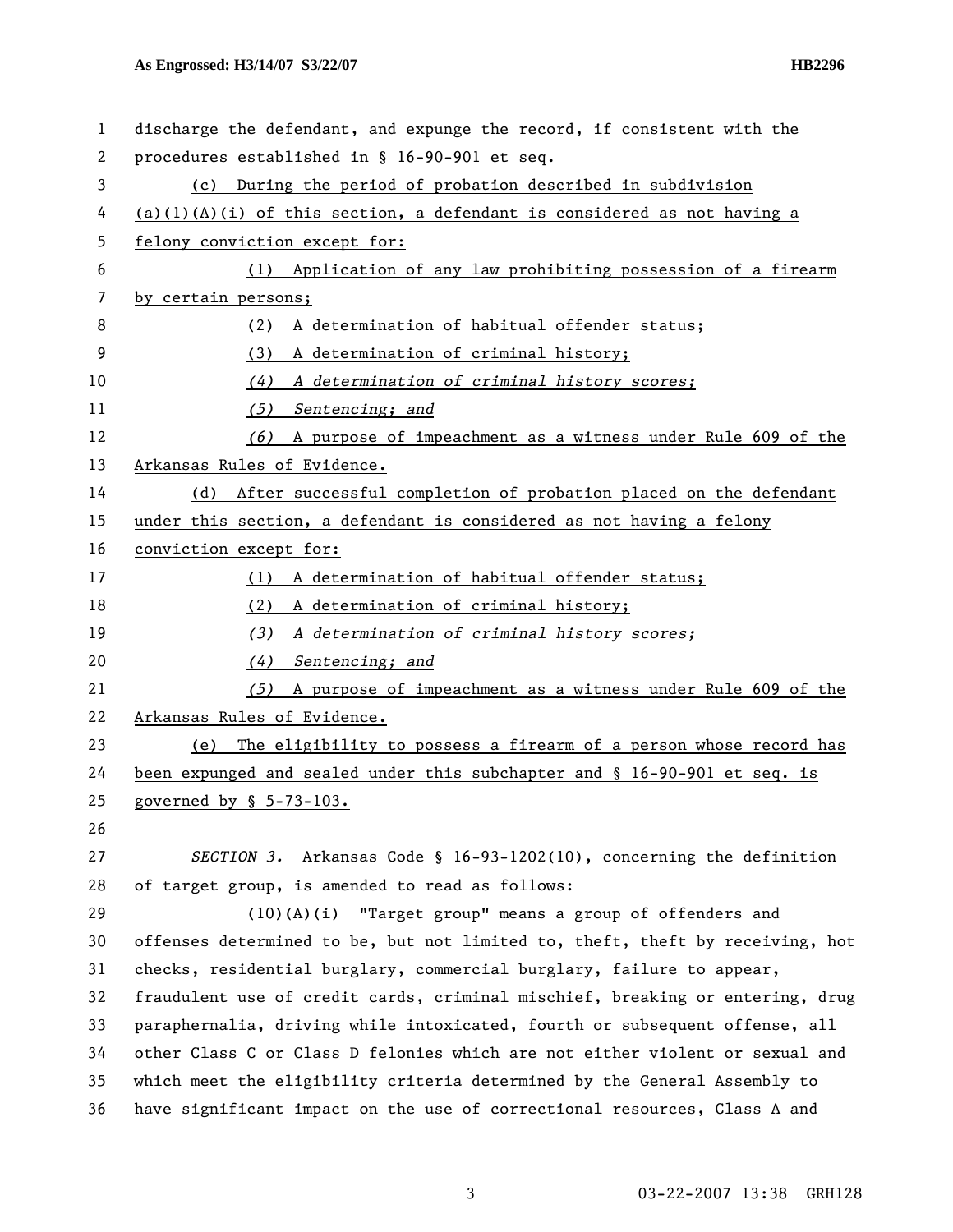1 Class B controlled substance felonies, and all other unclassified felonies 2 for which the prescribed limitations on a sentence do not exceed the 3 prescribed limitations for a Class C felony and that are not either violent 4 or sexual. 5 (ii) Offenders committing solicitation, attempt, or 6 conspiracy of the substantive offenses listed above in subdivision  $(10)(A)(i)$ 7 of this section are also included in the group. 8 (iii) For the purposes of this subsection 9 subdivision, "violent or sexual" includes all offenses against the person 10 codified in § 5-10-101 et seq., § 5-11-101 et seq., § 5-12-101 et seq., § 5- 11 13-201 et seq., § 5-13-301 et seq., and § 5-14-101 et seq., and any offense 12 containing as an element of the offense the use of physical force, the 13 threatened use of serious physical force, the infliction of physical harm, or 14 the creation of a substantial risk of serious physical harm. 15 (iv) For the purpose of an expungement or a sealing 16 of a record under § 16-93-1207, "target group" includes any misdemeanor 17 conviction except a misdemeanor conviction for which the offender is required 18 *to register as a sex offender or a misdemeanor conviction for driving while*  19 *intoxicated.* 20 21 *SECTION 4.* Arkansas Code § 16-93-1207 is amended to read as follows: 22 16-93-1207. Order of court. 23 (a) Upon the sentencing or placing on probation of any person under 24 the provisions of this subchapter, the sentencing court shall issue an order 25 or commitment, whichever is appropriate, in writing, setting forth the 26 following: 27 (1) That the offender is being: 28 (A) Committed to the Department of Correction; 29 (B) Committed to the Department of Correction with 30 judicial transfer to the Department of Community Correction; 31 (C) Placed on suspended imposition of sentence;  $\Theta$ 32 (D) Placed on probation under the provisions of this 33 subchapter; or 34 (E) Committed to a county jail for a *misdemeanor offense*  35 *committed after January 1, 2007;* 36 (2) That the offender has knowledge and understanding of the